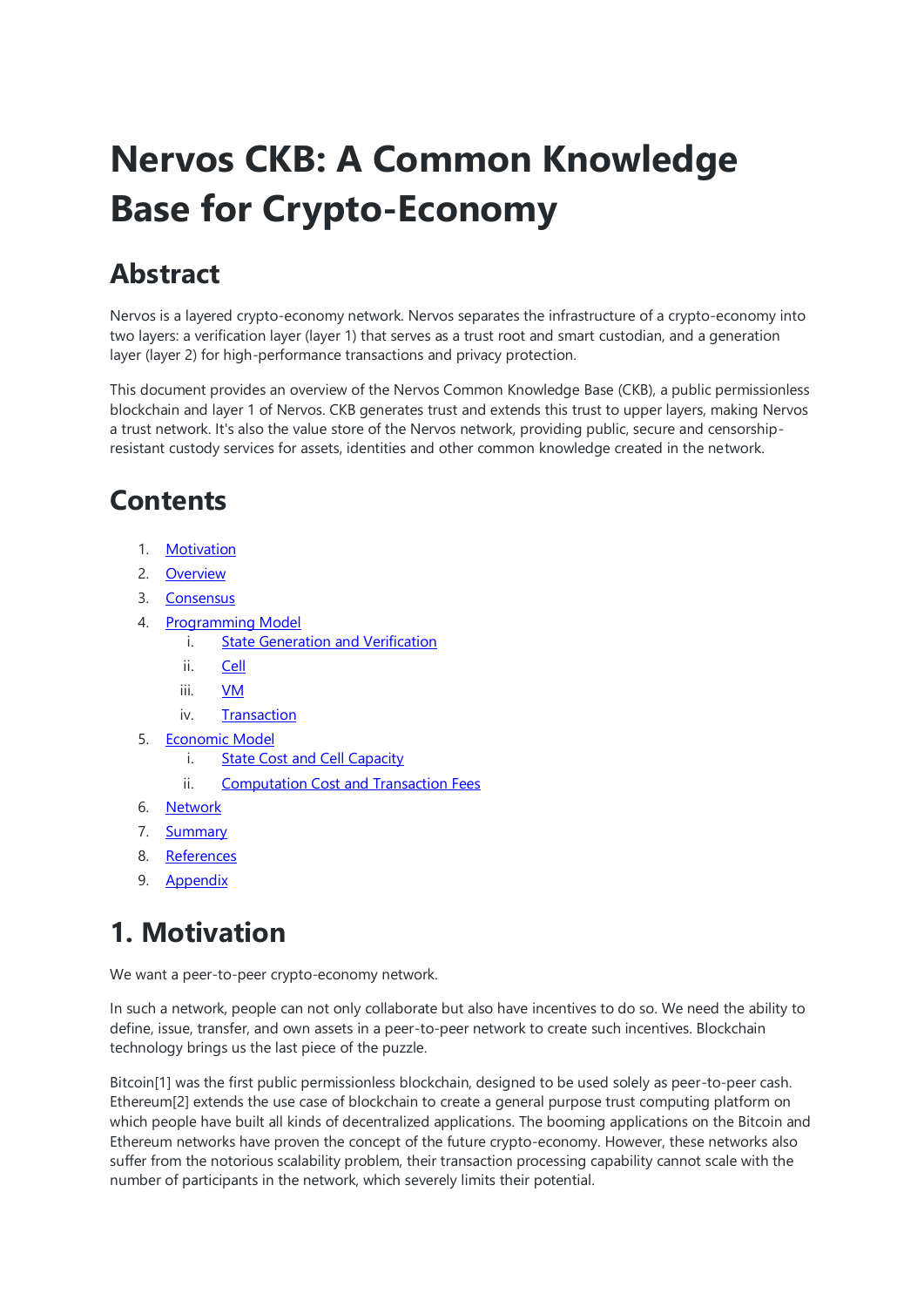The blockchain community has proposed many scalability solutions in recent years. In general, we can divide these solutions into two categories, on-chain scaling and off-chain scaling. On-chain scaling solutions are those that try to scale at the same layer where consensus runs. The consensus process is the core of a blockchain protocol, in which nodes exchange network messages and reach agreement eventually. A consensus is slow almost by definition, because message exchange on a public and open network is slow and uncertain, nodes must wait and retry to reach agreement in the consensus process. To scale at this layer, we can either "scale up" by increasing the processing ability and network bandwidth of nodes (but sacrifice decentralization due to high hardware and infrastructure costs), or "scale out" by sharding. The idea of sharding is to divide nodes into many small "shards", and ask each shard to process only a fraction of network transactions. Sharding is widely adopted by Internet giants, as they face the same scalability issues when serving millions of users. However, sharding is well known for the complexity of shard coordination and cross-shard transactions, which even in a trusted environment, leads to performance degradation as the number of shards grows.

In contrast, off-chain scaling solutions acknowledge the inherent complexity of the consensus process. They recognize that consensus within different scopes incur different costs, and the global consensus created by a public permissionless blockchain is the most expensive consensus. While it is hard to scale a global consensus, we can use it wisely. Most transactions between two or more parties don't need to be known by every node in the network, except when they are securely settled; in other words, when users want to turn their transactions into common knowledge of the network. This network scales by offloading most of the work to upper layers, with no limit on scalability. Processing transactions off-chain also brings additional benefits, such as lower latency and higher privacy.

While we agree with the general ideas of off-chain scaling, we have found that there is no existing blockchain designed for it. For example, though the lightning network is one of the earliest explorations in off-chain scaling, it has taken years to launch its testnet and is still far from mass-adoption due to the limitations of the underlying Bitcoin protocol. Ethereum provides powerful programming ability, but its computation-oriented economic model doesn't fit well with off-chain scaling. Because off-chain participants handle most of the computation, what is required is a blockchain that can keep their assets in secure custody and move assets according to the final state of their computation. The computation-oriented design of Ethereum also makes it difficult to execute transactions in parallel, which is an impediment to scalability.

The economic models of current blockchains also face challenges. With more users and applications moving to blockchain platforms, the amount of data stored on blockchains also increases. Current blockchain solutions are concerned more with the cost of consensus and computation, and allow a user to pay once and have their data occupy full nodes' storage forever. Cryptocurrency prices also are highly volatile, and users may find it difficult to pay high transaction fees as the price of a cryptocurrency increases.

We propose Nervos CKB, a public permissionless blockchain designed for a layered crypto-economy network.

### **2. Overview**

Nervos CKB (Common Knowledge Base) is a layer 1 blockchain, a decentralized and secure layer that provides common knowledge custody for the network. Common knowledge refers to states that are verified by global consensus. Crypto-assets are an example of common knowledge.

In Nervos, the CKB and all layer 2 protocols work together to serve the crypto-economy. CKB (or layer 1) is where state is stored and defined, and layer 2 is the generation layer (or computation layer, these two terms are interchangeable) that processes most transactions and generates new states. Layer 2 participants submit newly generated states to the CKB eventually at the time they deem necessary. If those states pass the corresponding verification performed by nodes in a global network, the CKB stores them in a peer-to-peer node securely.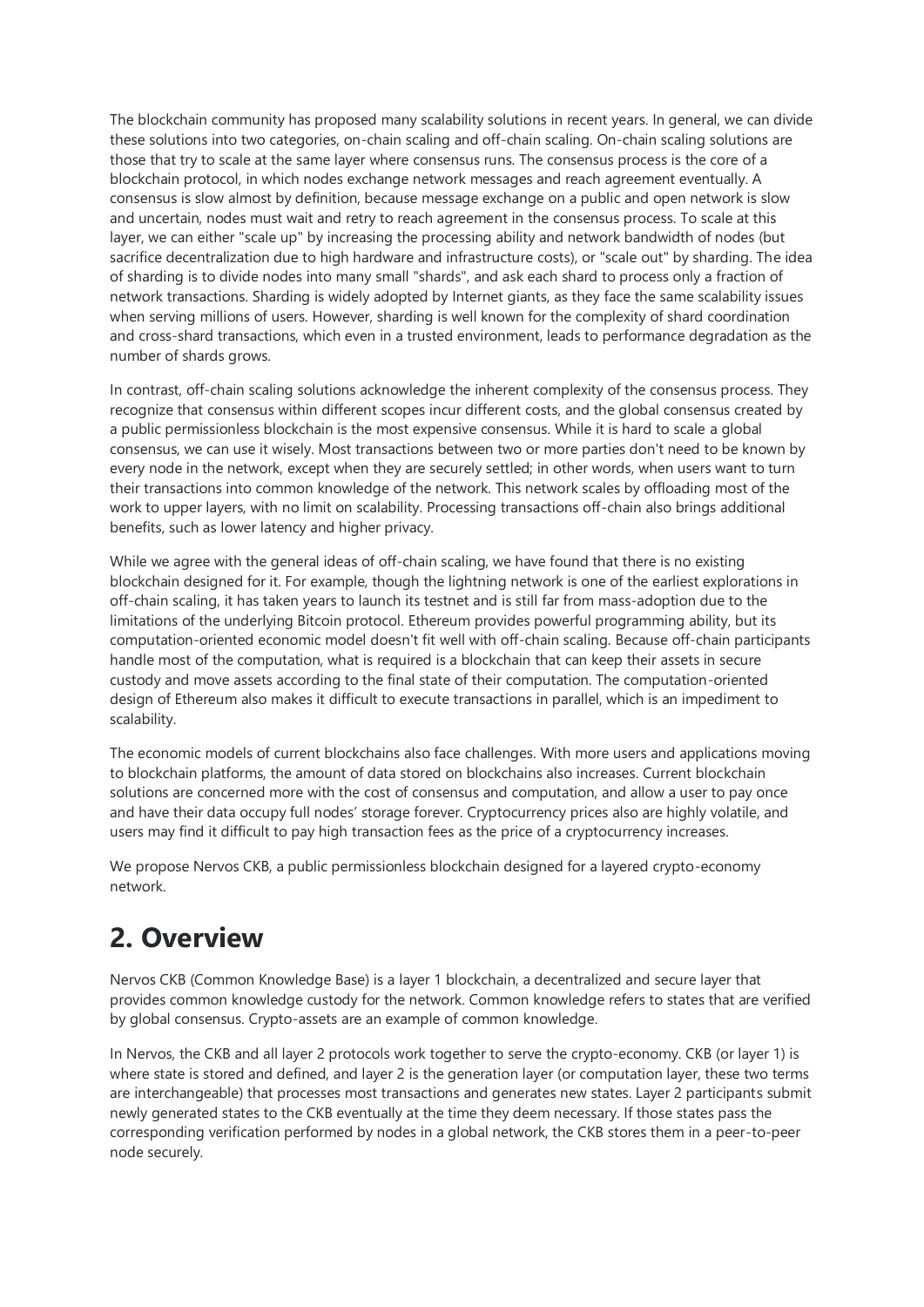The layered architecture separates state and computation, providing each layer more flexibility and scalability. For example, blockchains on the generation layer (layer 2) may use different consensus algorithms. CKB is the lowest layer with the broadest consensus and provides the most secure consensus in the Nervos network. However, different applications might prefer different consensus scopes and forcing all applications to use CKB's consensus would be inefficient. Applications can choose the appropriate generation methods based on their particular needs. The only time these applications will need to submit states to CKB for broader agreement is when they need to make these states common knowledge that has been verified by the CKB's global consensus.

Possible state generation methods include (but are not limited to) the following:

- Local generators on the client: Generators run directly on the client's devices. Developers can implement the generator in any programming language.
- Web services: Users may use traditional web services to generate new states. All current web services may work with CKB in this way to gain more trust and liquidity for the generated states. For example, game companies may define in-game items as assets in CKB, the game itself functions as a web service that generates game data, which is then verified and stored in CKB.
- State channels: Two or more users may use peer-to-peer communication to generate new states.
- Generation chains: A generation chain is a blockchain that generates new states and stores them in CKB. Generation chains may be permissionless blockchains or permissioned blockchains. In each generation chain, nodes reach consensus in smaller scopes, providing better privacy and performance.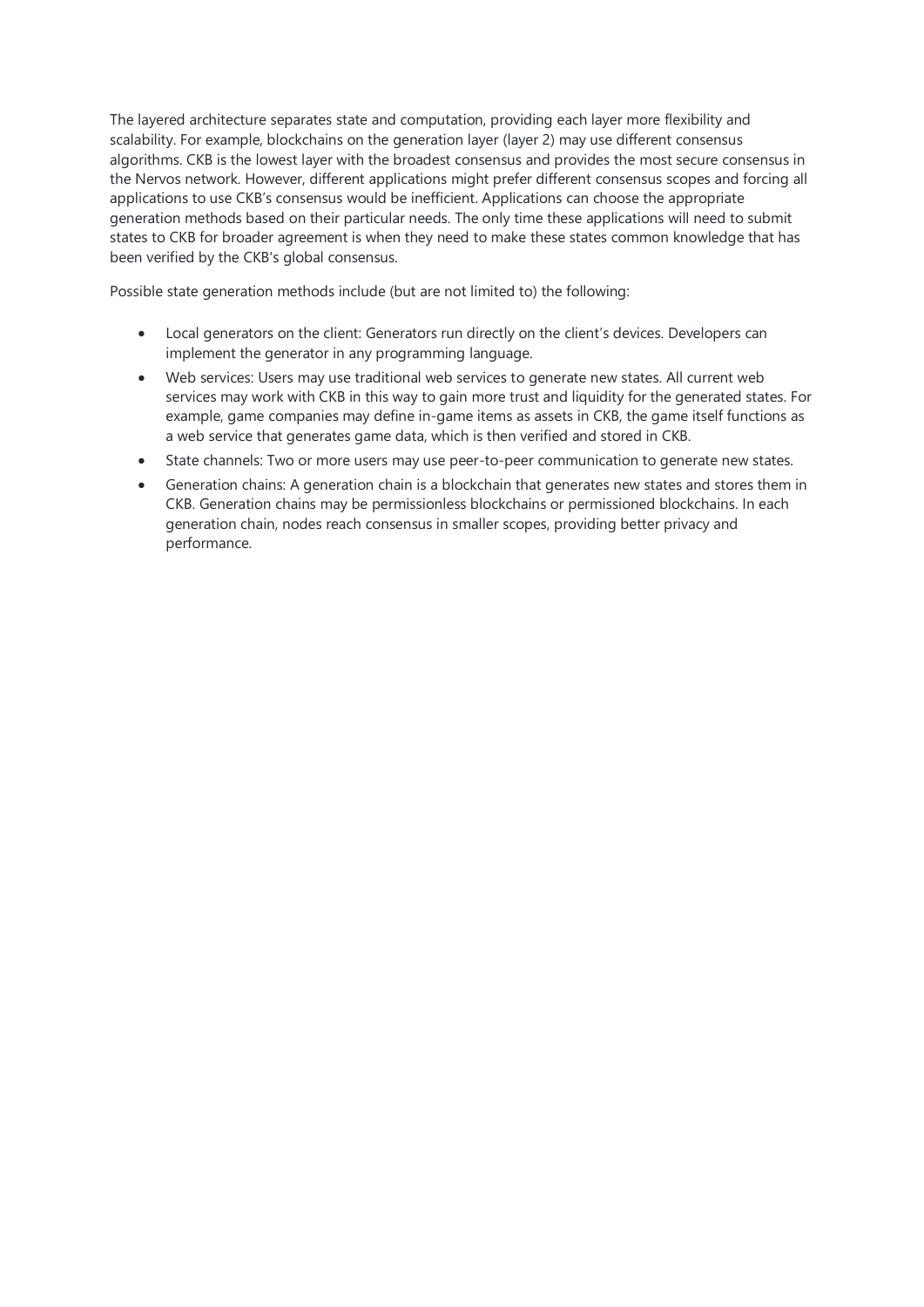

#### *Figure 1. Layered Architecture*

CKB consists of a Proof-of-Work based consensus, a RISC-V instruction set based virtual machine, a state model based on cells, a state-oriented economic model, and a peer-to-peer network. The Proof-of-Work based consensus makes the CKB a public and censorship-resistant service. The combination of CKB VM and the Cell model creates a stateful Turing-complete programming model for developers, making state generation (or layer 2) on CKB practical. The CKB economic model is designed for common knowledge custody and long-term sustainability. The CKB peer-to-peer network provides secure and optimal communication between different types of nodes.

### **3. Consensus**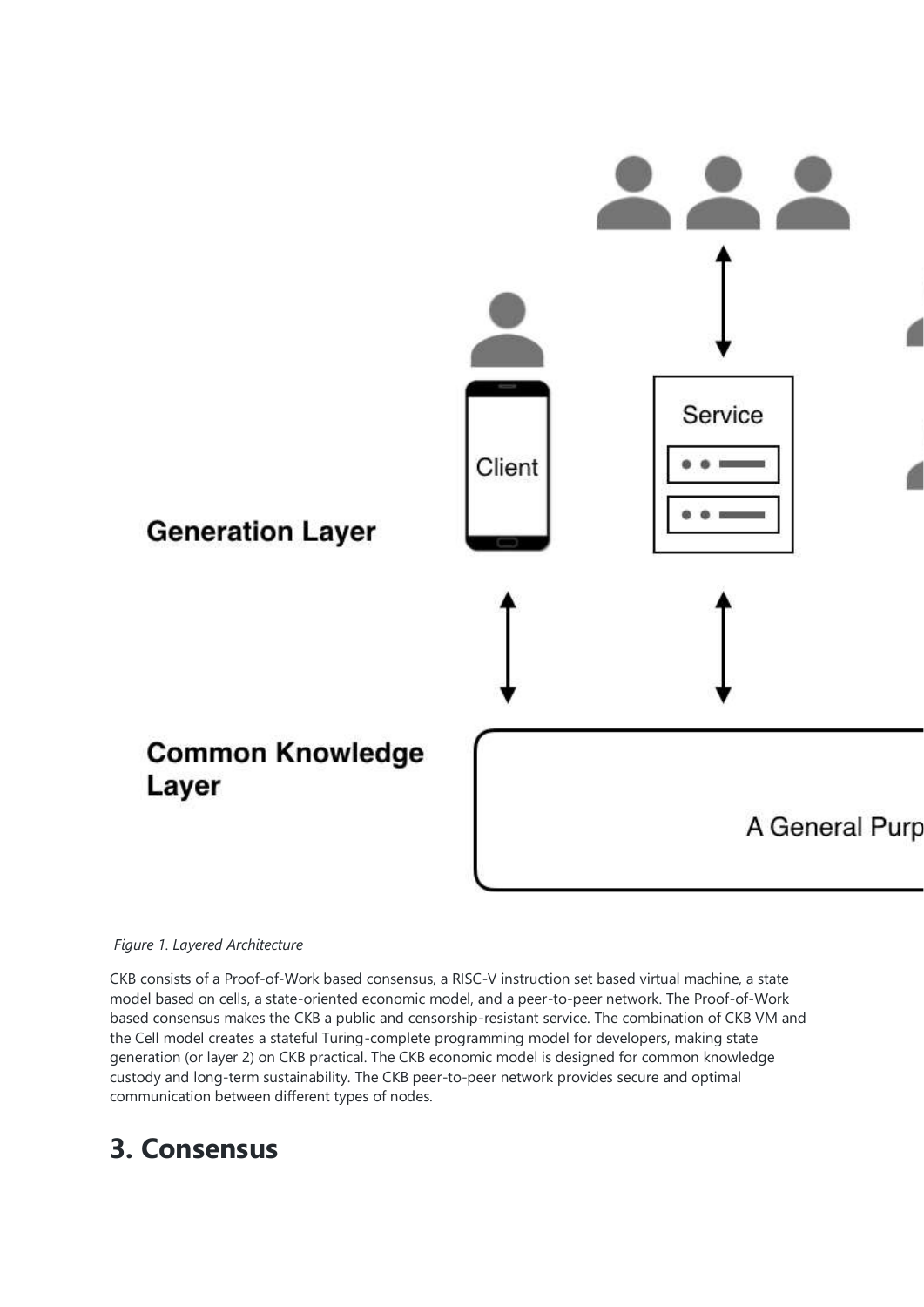CKB consensus is an improved Nakamoto consensus based on Proof-of-Work, that aims to achieve openness, correctness and high performance in distributed environments with network delay and Byzantine node faults.

Permissionless blockchains run in open networks where nodes can join and exit freely, with no liveness assumptions. These are severe problems for traditional BFT consensus algorithms to solve. Satoshi Nakamoto introduced economic incentives and probabilistic consensus to solve these problems. Nakamoto consensus in Bitcoin uses blocks as votes, which takes longer (up to 10 minutes to an hour) to confirm transactions and leads to an inferior user experience.

CKB consensus is a Nakamoto consensus variant, which means it allows nodes to join and exit the network freely. Every node can participate in the consensus process either by mining (running a specific algorithm to find the Proof-of-Work) to produce new blocks, or by verifying new blocks are valid. CKB uses an ASICneutral Proof-of-Work function, with the goals of distributing tokens as evenly as possible and making the network as secure as possible.

Correctness includes eventual consistency, availability, and fairness. Eventual consistency guarantees every node sees an identical copy of state. Availability makes sure the network responds to users' requests within a reasonable time. Fairness ensures mining nodes get fair returns for their efforts to keep the network functioning securely.

High performance includes transaction latency, the time between the submission of a request and the confirmation of its execution results, and transaction throughput, the number of transactions the system is capable of processing per second. Both of these measures depend on block time, which is the average time between two consecutive blocks.

Please check the CKB [Consensus RFC](https://github.com/nirenzang/rfcs/blob/master/rfcs/0020-ckb-consensus-protocol/0020-ckb-consensus-protocol.md) for more details.

### **4. Programming Model**

CKB provides a stateful Turing-complete programming model based on CKB VM and cell model.

|                           | <b>Bitcoin</b> | <b>Ethereum</b> | <b>CKB</b> |
|---------------------------|----------------|-----------------|------------|
| Instruction Set           | Script         | EVM             | RISC-V     |
| Cryptographic Primitive   | Opcode         | Precompile      | Assembly   |
| Stateful                  | No             | Yes             | Yes        |
| State Type                | Ledger         | General         | General    |
| State Model               | <b>UTXO</b>    | Account         | Cell       |
| <b>State Verification</b> | On-chain       | On-chain        | On-chain   |
| <b>State Generation</b>   | Off-chain      | On-chain        | Off-chain  |
|                           |                |                 |            |

*Table 1. Comparison of Bitcoin, Ethereum and CKB Programming Model*

The CKB programming model consists of three parts:

• state generation (off-chain)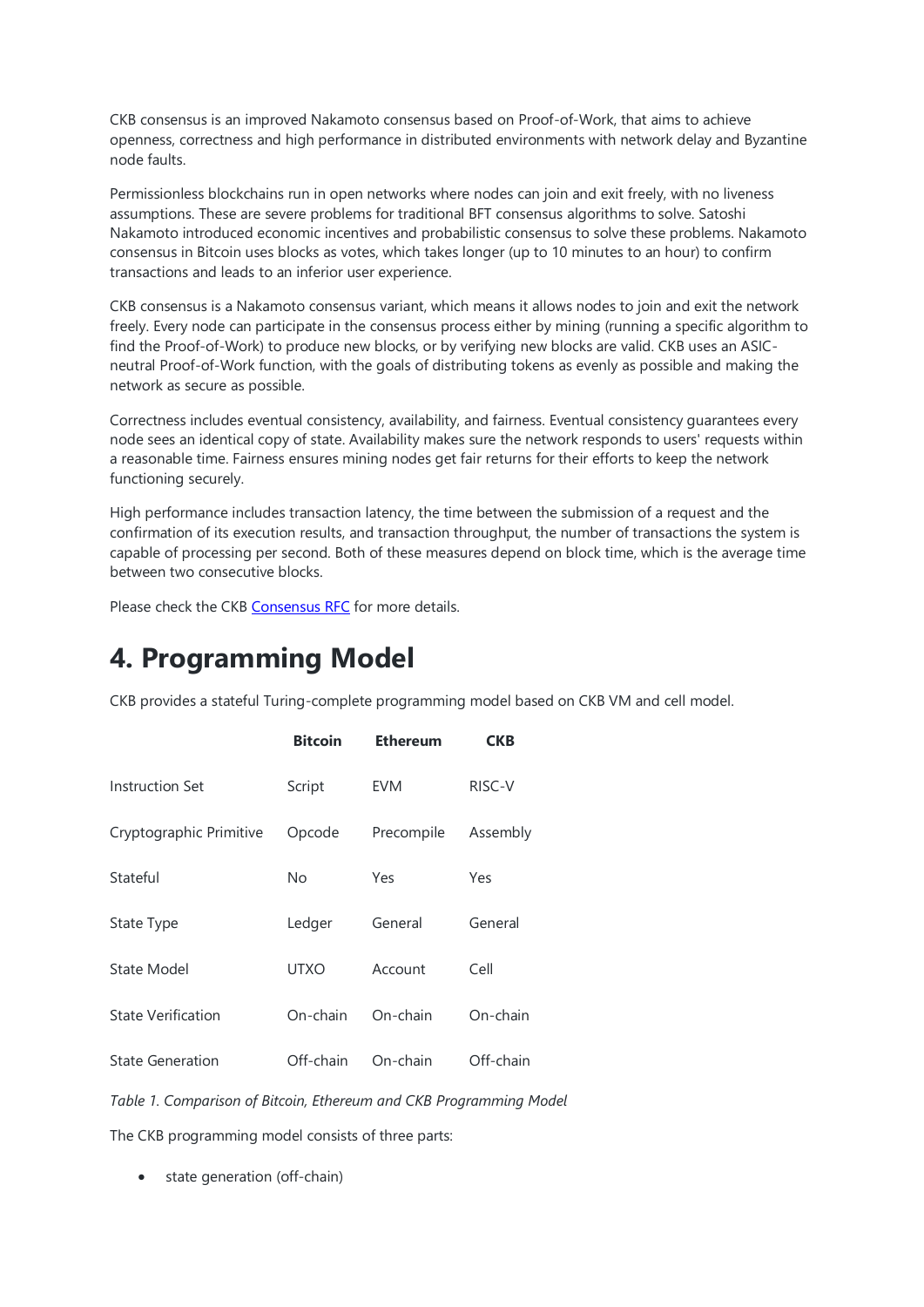- state verification (CKB VM)
- state storage (Cell model)

In this model, decentralized application logic is split into two parts (generation and verification), running in different places. State generation logic runs off-chain on the client side; new states are packaged into transactions and broadcasted to the entire network. CKB transactions have an inputs/outputs based structure like Bitcoin. Transaction inputs are references to previous outputs, along with proofs to unlock them. The client includes generated new states as transaction outputs, which are called cells in CKB. Cells are the primary state storage units in CKB and are assets owned by users that must follow associated application logic specified by scripts. CKB VM executes these scripts and verifies proofs included in inputs to make sure the user is permitted to use referenced cells and the state transition is valid under specified application logic. In this way, all nodes in the network verify that new states are valid and keep these states in custody.

State in CKB is a first-class citizen, states are included in transactions and blocks and synchronized directly among nodes. Although the programming model is stateful, scripts running in CKB VM are pure functions with no internal state, which makes CKB scripts deterministic, conducive to parallel execution, and easy to compose.

#### **4.1 State Generation and Verification**

Decentralized applications on Nervos separate the generation and verification of state. While these processes occur in different places, CKB provides the additional flexibility to utilize different algorithms for state generation and verification.

Utilizing the same algorithm on both generation and verification sides is a straightforward choice that works for general problems. In this model, the same algorithm has two implementations, one that runs off-chain in any execution environment targeted by the application, and the other one runs on-chain in CKB VM. New states are generated off-chain with this algorithm (based on previous states and user inputs), packaged as a transaction, and then broadcasted to the network. CKB nodes run this same algorithm on-chain, provide it the same previous states and user inputs, and then verify the result matches the transaction-specified outputs.

There are several advantages to this separation of state generation and validation:

- Deterministic transactions: Certainty of transaction execution is one of the core pursuits of decentralized applications. If transactions include only user input and new states are the result of computation on nodes (as seen in Ethereum), the transaction creator cannot be certain about the on-chain computation context, which may lead to unexpected results. In CKB, users generate new states on the client side. They can confirm the new states before broadcasting their state transition to the network. The transaction outcome is certain: either the transaction passes on-chain verification and the new state is accepted, or the transaction is deemed invalid and no state change is made to CKB (Figure 1).
- Parallelism: If transactions only include user inputs and new states are generated by nodes, then nodes will not know what state is going to be accessed by the verification process, and cannot determine dependencies between transactions. In CKB, because transactions explicitly include previous states and new states, nodes can see dependencies between transactions prior to verification, and can process transactions in parallel.
- Higher resource utilization: As application logic is split and run in different places, the network can distribute computational workload more evenly across nodes and clients, and thus utilize system resources more efficiently.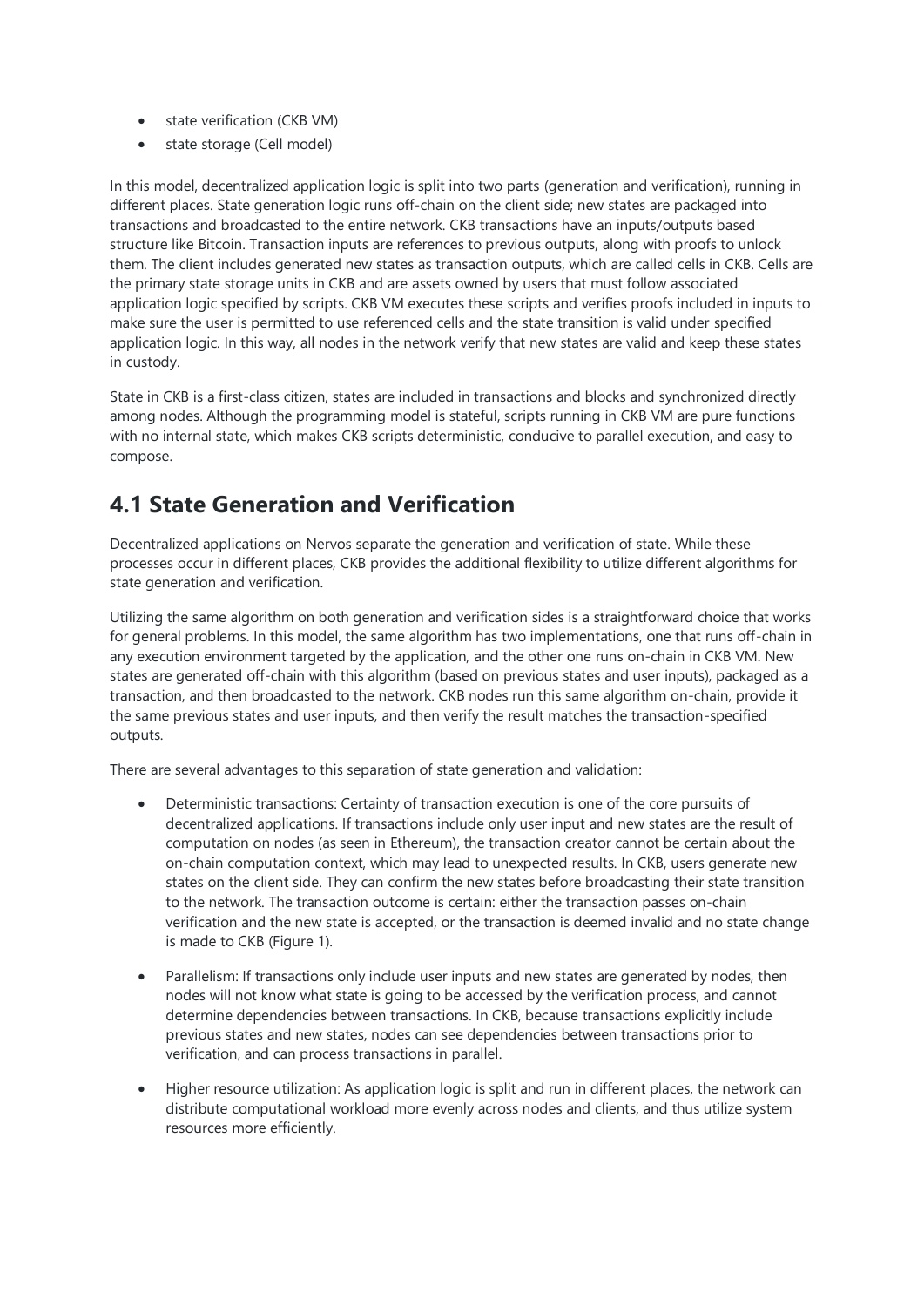Flexible state generation: Even when the same algorithms are used, developers can implement generation and validation in different ways. On the client side there is the flexibility to choose the programming language that provides for better performance and fast development.

In some scenarios, state verification can utilize a different (but associated) algorithm that is much more efficient than the one used for state generation. The most typical example is seen in Bitcoin transactions: Bitcoin transaction construction consists mainly of a searching process to identify appropriate UTXOs to use, while verification is the addition of numbers and simple comparison. Other interesting examples include sorting and searching algorithms: the computational complexity for quicksort, one of the best sorting algorithms for the average case, is O(Nlog(N)), but the algorithm to verify the result is just O(N). Searching for the index of an element in a sorted array is O(log(N)) with binary search, but its verification only takes O(1). The more complex the business rules, the higher probability that there can be asymmetric generation and validation algorithms with differing computational complexity.

System throughput can be improved by utlizing asymmetry between state generation and validation. Moving details of computation to the client side is also valuable for algorithm protection and privacy. With the advancement of technologies such as zero-knowledge proofs, we may find efficient generation and verification solutions to general problems, and CKB is a natural fit for these types of solutions.

We refer to programs that generate new states and create new cells as Generators. Generators run locally on the client side (off-chain). They utilize user input and existing cells as program inputs, to create new cells with new states as outputs. The inputs that Generators use and the outputs they produce together form a transaction.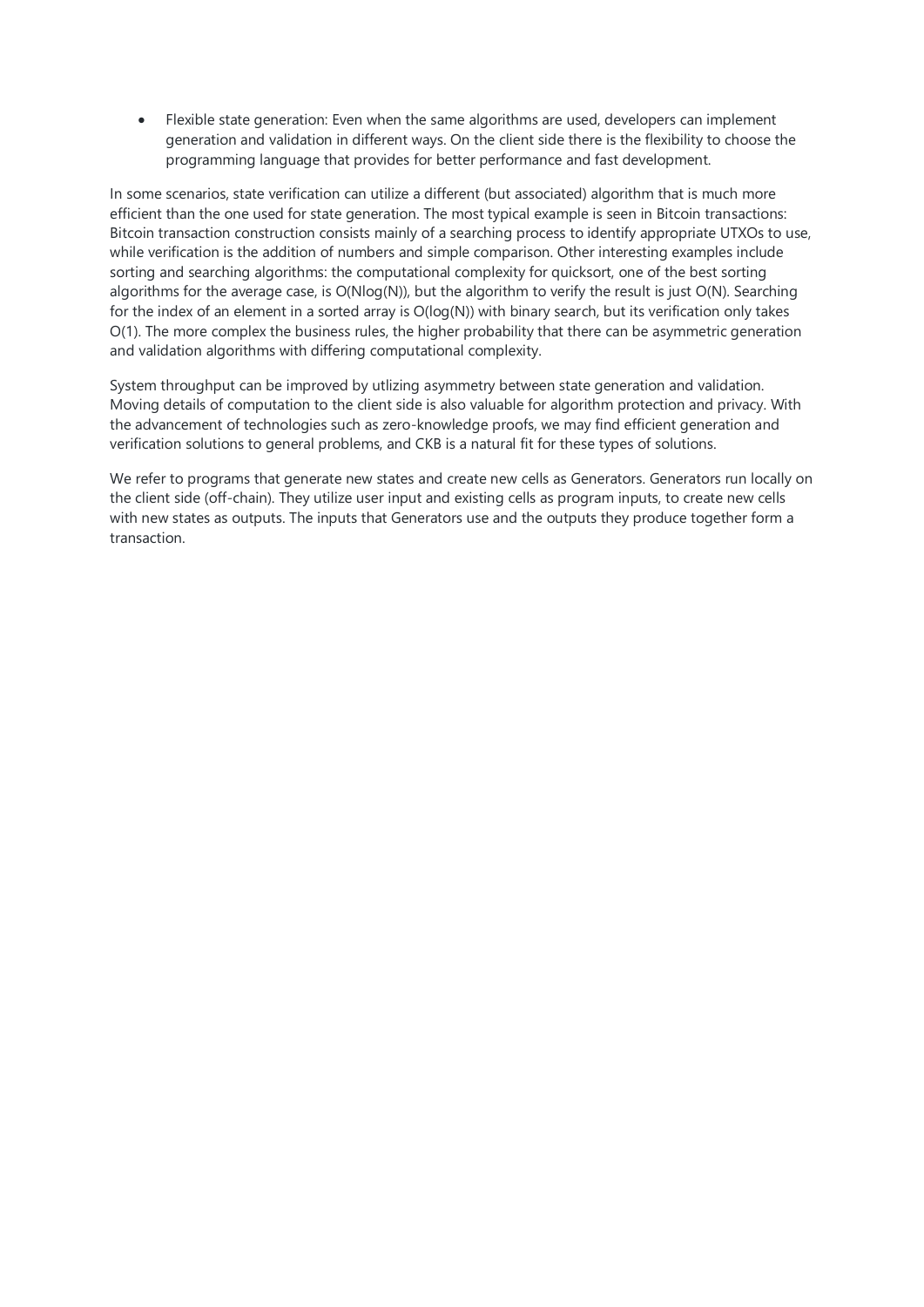

A. Non-deterministic state



R Deterministic state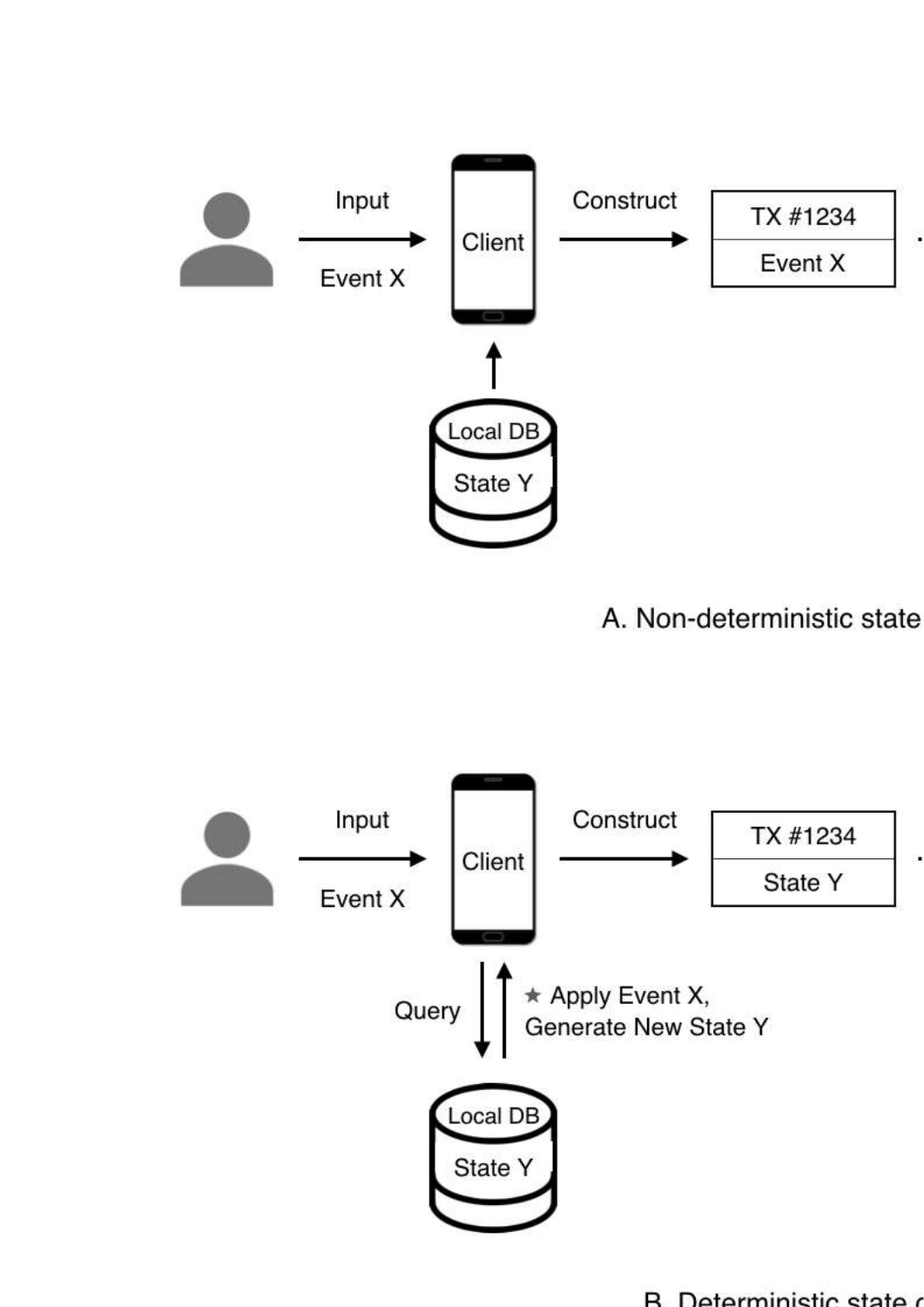*Figure 2. Separation of state generation and verification*

#### **4.2 Cell**

Cells are the primary state units in CKB, within them users can include arbitrary states. A cell has the following fields:

- capacity Size limit of the cell. A cell's size is the total size of all fields contained in it.
- data State data stored in this cell. It could be empty, however the total bytes used by a cell (including data), must always be less than or equal to its capacity.
- type: State verification script.
- lock: Script that represents the ownership of the cell. Owners of cells can transfer cells to others.

A cell is an immutable object, no one can modify it after creation. Every cell can only be used once, it cannot be used as input for two different transactions. Cell 'updates' mark previous cells as history and create new cells with the same capacity to replace them. By constructing and sending transactions, users provide new cells with new states in them and invalidate previous cells that store old states atomically. The set of all current (or live) cells represents the latest version of all common knowledge in CKB, and the set of history (or dead) cells represents all historical versions of common knowledge.

CKB allows users to transfer a cell's capacity all at once, or transfer only a fraction of a cell's capacity, which would in turn lead to more cells being created (e.g., a cell whose capacity is 10 bytes can become two cells whose capacity is 5 bytes each).

Two kinds of scripts (type and lock) are executed in CKB VM. CKB VM executes the type script when a cell is created in a transaction output, to guarantee the state in the cell is valid under specific rules. CKB VM executes the lock script, taking proofs as arguments, when the cell is referenced by a transaction input, to make sure the user has appropriate permissions to update or transfer the cell. If the execution of the lock script returns true, the user is allowed to transfer the cell or update its data according to validation rules that are specified by the type script.

This type and lock script pair allows all kinds of possibilities, for example:

- Upgradable cryptography Anyone can deploy useful cryptography libraries written in languages such as C or C++ and use them in type and lock scripts. In CKB VM, there are no hardcoded cryptographic primitives, users are free to choose any cryptographic signature scheme they'd like to use to sign transactions.
- Multisig Users can easily create M-of-N multisig or more complex lock scripts.
- Lending Cell owners can lend cells for others to use while still maintaining their ownership of the cells.

The Cell model is a more generic state model compared to the UTXO or Account model. Both the UTXO and the Account model can express relationships between assets and their owners. The UTXO model defines ownership of assets (with the lock script), while the Account model defines ownership of assets by owner (with the account balance). The UTXO model makes the ledger history more clear, but its lack of generic state storage makes its already inexpressive scripts harder to use. The Account model is easy to understand and can support authorizations and identities well, but it presents challenges to processing transactions in parallel. The Cell model with lock and type scripts takes the best of both models to provide a more generic state model.

#### **4.3 VM**

CKB VM is a RISC-V instruction set based VM for executing type and lock scripts. It uses only standard RISC-V instructions, to maintain a standard compliant RISC-V software implementation which can embrace the broadest industrial support. CKB implements cryptographic primitives as ordinary assembly running on its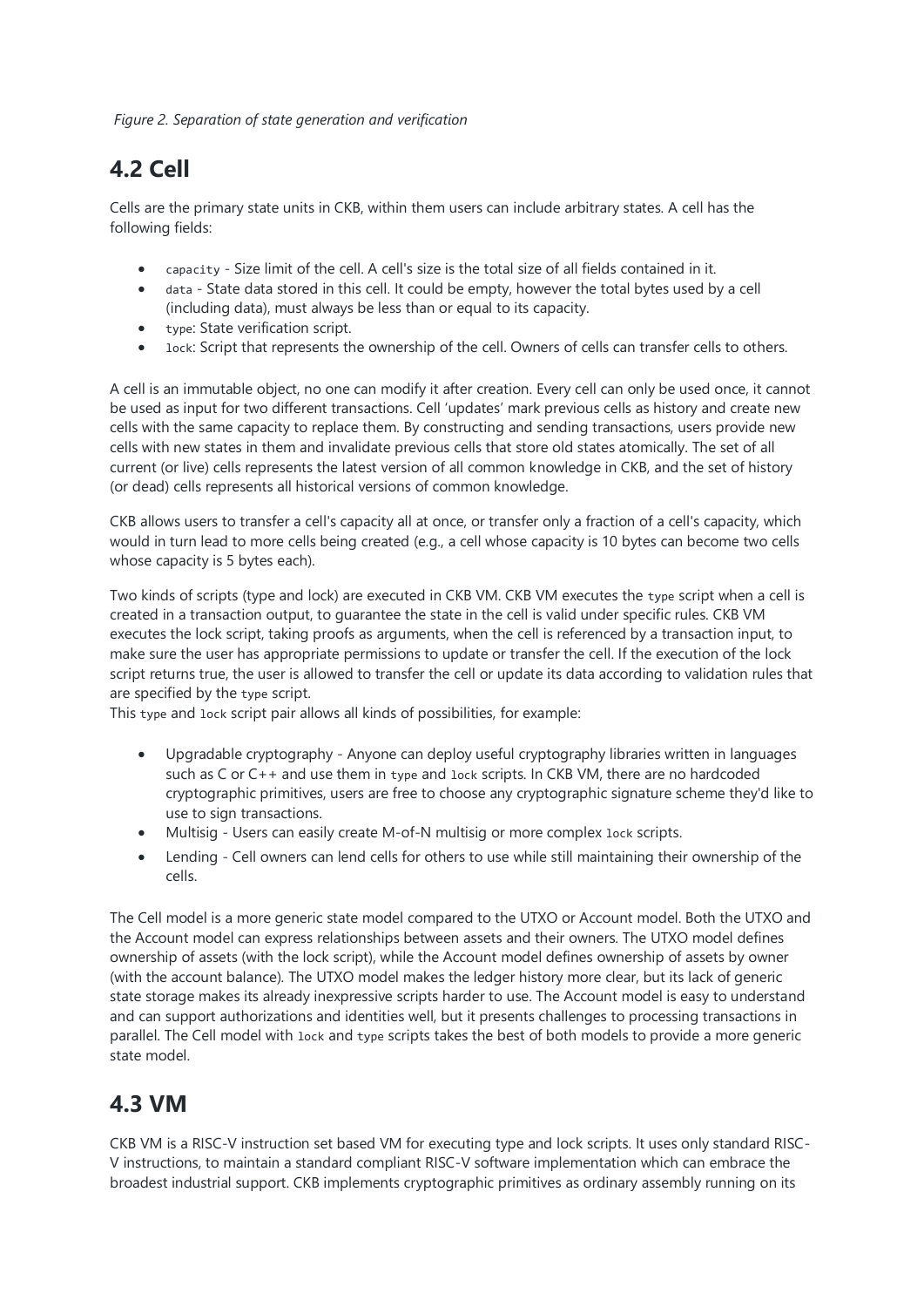VM, instead of customized instructions. It supports syscall, by which scripts can read metadata such as current transaction and general blockchain information from CKB. CKB VM defines cycles for each instruction, and provides total cycles executed during transaction verification to help miners determine transaction fees.

Existing blockchains hardcode cryptographic primitives in the protocol. For example, Bitcoin has special cryptographic opcodes such as  $OP$  CHECK\*, and Ethereum uses special 'precompiled' contracts located at a special address (e.g. 0000000000000000000000000000000000000001) to support cryptographic operations such as ecrecover. To add new cryptographic primitives to these blockchains, we can only soft-fork (as Bitcoin reuses opcodes to support new primitives) or hard-fork.

CKB VM is a crypto-agnostic virtual machine. There are no special cryptographic instructions hardcoded in CKB VM. New cryptographic primitives can always be deployed and used by scripts like an ordinary library. Being a RISC-V standard compliant implementation means existing cryptographic libraries written in C or other languages can be easily ported to CKB VM and used by cell scripts. CKB even implements the default hash function and public-key cryptography used in transaction verification this way. Being crypto-agnostic allows decentralized application developers on Nervos to use any new cryptography (such as Schnorr signatures, BLS signatures, and zkSNARKs/zkSTARKs) they'd like without affecting other users, and allows CKB users to keep their assets secure even in the post-quantum era.

CKB VM chooses a hardware targeting ISA because blockchain is hardware-like software. Though its creation is as easy as software, its upgrade is as difficult as hardware. As an ISA designed for chips, RISC-V is very stable, its core instruction set is implausible to change in the future. The ability to keep compatibility with the ecosystem without the need of a hard-fork is a key feature of a blockchain virtual machine like CKB VM. The simplicity of RISC-V also makes runtime cost modeling easy, which is crucial for transaction fee calculations.

Please check [RFC 0003](https://github.com/nervosnetwork/rfcs/blob/master/rfcs/0003-ckb-vm/0003-ckb-vm.md) for more details of CKB VM.

#### **4.4 Transaction**

Transactions express state transitions, resulting in cell transfer, update, or both. In a single transaction, users can update data in one or more cells or transfer their cells to other users. All state transitions in the transaction are atomic, they will either all succeed or all fail.

A transaction includes the following:

- deps: Dependent cell set, provides read-only cells required by transaction verification. These must be references to living cells.
- inputs: Cell references and proofs. Cell references point to live cells that are transferred or updated in the transaction. Proofs (e.g., signature) prove that the transaction creator has the permission to transfer or update the referenced cells.
- outputs: New cells created in this state transition.

The design of the CKB cell model and transactions is friendly to light clients. Since all the states are in blocks, block synchronization also accomplishes state synchronization. Light clients only need to synchronize blocks and do not need additional state synchronization or state transition computation. If only events were stored in blocks, full nodes would be required for state synchronization. State synchronization can be difficult across large networks because there are weak incentives to synchronize. This is different from block synchronization, in which miners are incentivized to broadcast blocks as widely as possible. With no need for extra state synchronization, the protocol makes light nodes and full nodes more equal peers, leading to a more robust and decentralized system.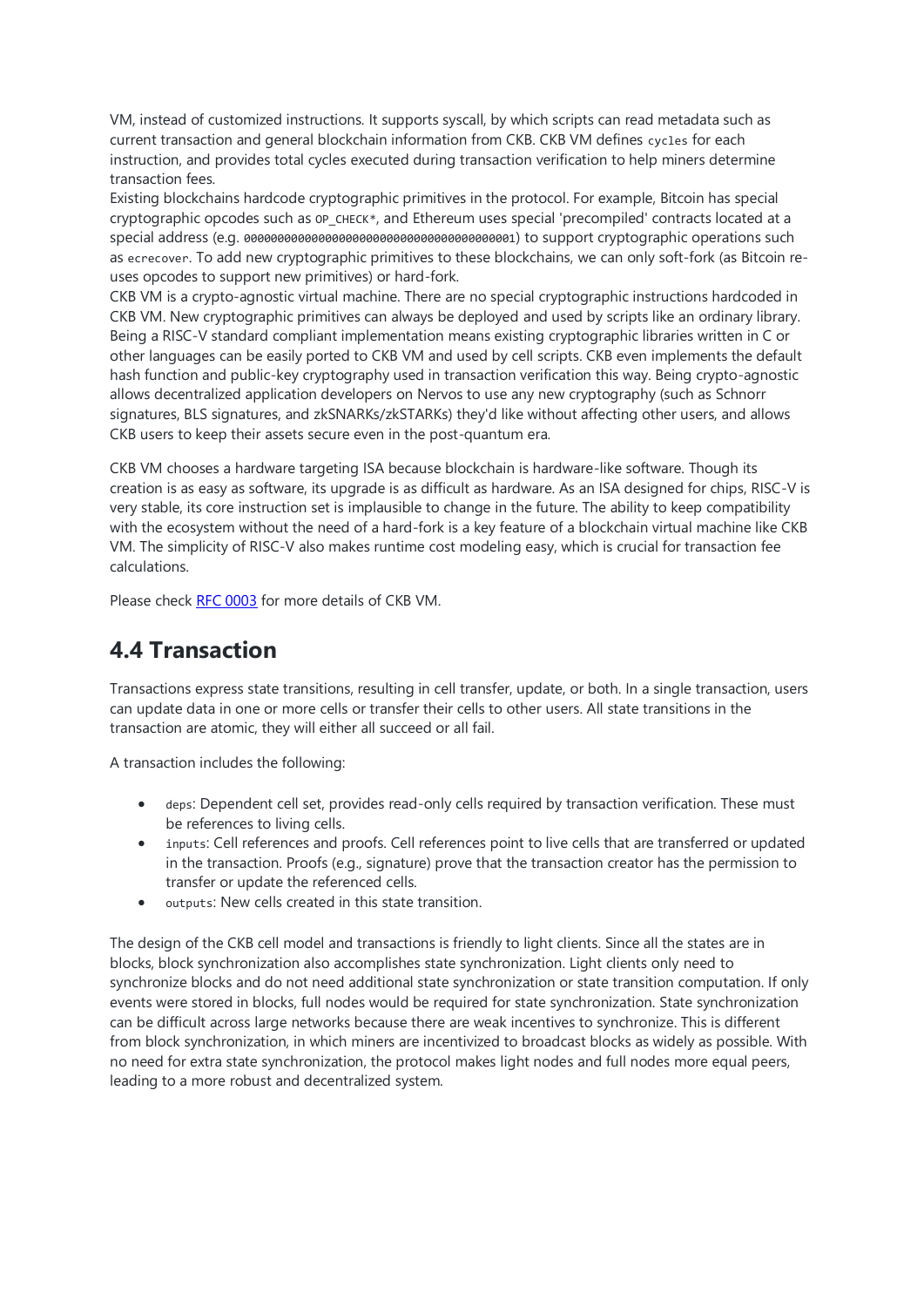

A. independent transactions, parallelizable.

**B.** Dependent transactions, serialized.



C2. Inpu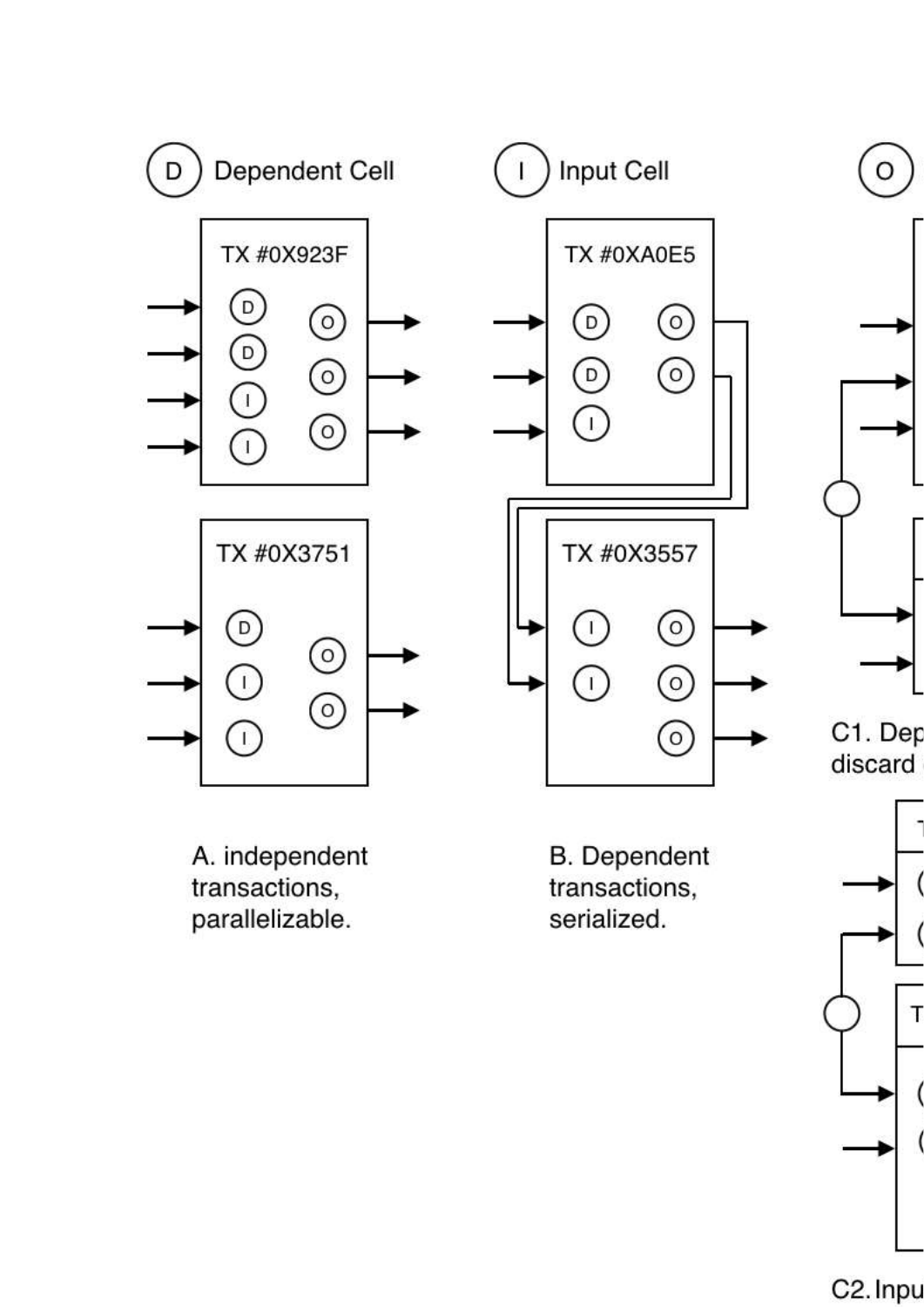#### *Figure 3. Transaction Parallelism and Conflict Detection*

The deps and inputs in CKB transactions make it easier for nodes to determine transaction dependencies and perform parallel transaction processing (Figure 3). Different types of cells can be mixed and included in a single transaction to achieve atomic operation across types.

### **5. Economic Model**

A well-designed economic model should incentivize all participants to contribute to the success of the crypto-economy and maximize the utility of the blockchain.

The CKB economic model is designed to motivate users, developers and node operators to work toward the common goal of common knowledge custody. The subject of the CKB economic model is state instead of computation, by using cell capacity and transaction fees as incentives for stakeholders.

Please check the CKB Token **[Economics RFC](https://github.com/nervosnetwork/rfcs/blob/master/rfcs/0015-ckb-cryptoeconomics/0015-ckb-cryptoeconomics.md)** for more details.

#### **5.1 State Cost and Cell Capacity**

The creation and storage of states on the CKB incur costs. The creation of new states needs to be verified by full nodes (which incur computational costs), and the storage of states requires full nodes to provide disk space on an ongoing basis. Current permissionless blockchains only charge one-time transaction fees, but allow states to be stored on all full nodes, occupying storage space indefinitely.

In CKB, cells are basic storage units of state. A cell owner can use the cell to store state himself or lend it out to others. Because a cell's capacity can only be utilized by one user at a time, an owner utilizing the capacity himself would give up the opportunity to earn interest by lending the capacity out (either to CKB or to other users). With this opportunity cost, users pay for storage with a cost that is proportional to both space and time - the larger the capacity and the longer time they occupy it, the higher opportunity cost they incur. The advantage of CKB's implicit state cost model, when compared to an upfront payment model (such as storage rent discussed in the Ethereum community), is that it avoids the problem that upfront payments could be used up and the system would have to recycle the state and break any applications or contracts depend on it.

Cell metadata (capacity, type and lock) are states, which will occupy users' cell capacity and incur a state cost as well. This meta cost would incentivize users to create fewer cells when possible, increasing capacity efficiency.

#### **5.2 Computation Cost and Transaction Fees**

Updating a cell's data or transferring cell ownership incurs transaction fees. Miners can set the transaction fee level that they are willing to accept based on CKB VM cycles used and state changes in transaction verification, allowing the market to determine transaction fees. With the programming model described above, cell owners can also pay transaction fees on behalf of their users.

As cell capacity is the only native asset in CKB, it is the most convenient asset users can use to pay transaction fees. However, users can also use any other user-defined assets as long as miners accept them; there is no hard-coded payment method in CKB transactions. This is allowed in CKB because its economic model and native asset do not center on computation, but states. Although cell capacity can be used as a means of paying transaction fees, its primary function is secure common knowledge storage, which can store state and hold it long-term. Payment method competition in the fee market does not compromise its value.

Restricting the transaction fee payment method to a blockchain's native asset is a significant obstacle preventing blockchains' mass adoption. This requires users to acquire native assets before using any of the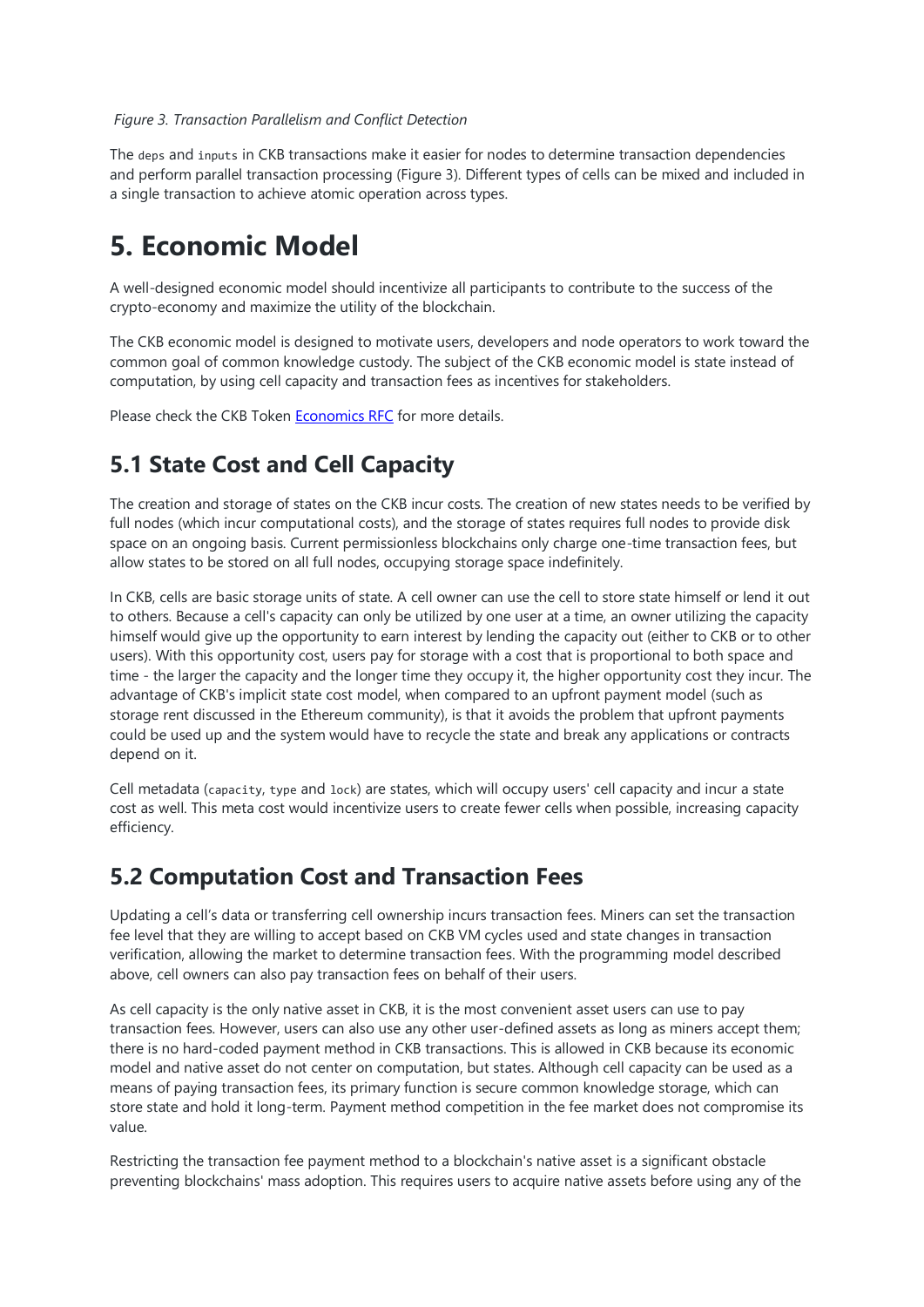blockchain's services, raising the barrier of entry for new users. By allowing cell owners to pay fees on behalf of their users and allowing payment with any user-defined assets, CKB can provide a better experience to users and wider choices of business models for developers.

Please check the Nervos CKB Economic Paper [\(RFC 0015\)](https://github.com/nervosnetwork/rfcs/blob/master/rfcs/0015-ckb-cryptoeconomics/0015-ckb-cryptoeconomics.md) for details of the economic model.

### **6. Network**

We can categorize CKB nodes into three types:

- Mining Node: They participate in the CKB consensus process. Mining nodes collect new transactions, package them into blocks and produce new blocks when they have found a Proof-of-Work. Mining nodes do not have to store the entire transaction history, only the current cell set.
- Full Node: They verify new blocks and transactions, relay blocks and transactions, and select the chain fork on which they agree. Full nodes are the verifiers of the network.
- Light Node: They trust full nodes, only subscribe and store a subset of cells that they are concerned with. They use minimal resources. Users increasingly rely on mobile devices and mobile apps to access the Internet, the light node is designed to run on mobile devices.

Uniform blockchain networks (in which each node has the same role and performs the same function) are currently facing severe challenges. Full nodes validate all blocks and transaction data, requiring minimum external trust, but they incur a higher cost and are inconvenient to run. Light clients trade minimal trust for a substantial cost reduction on transaction verification, leading to a much better user experience. In a mature crypto-economy network, the largest group of nodes would be light nodes, followed by full nodes and mining nodes. Because light nodes depend on full nodes for state and state verification, a large number of light nodes would require a large number of full nodes to serve them. With CKB's economic model, both computation and storage resources required by a full node can be kept at a reasonable level, and the barriers to running a full node low, leading to a large group of service providers for light nodes and a highly decentralized network.

### **7. Summary**

We envision a layered crypto-economy and CKB is its base layer. CKB is the decentralized trust root of this crypto-economy, it ensures the security of the trustless activities of the upper layers. It's a common knowledge custody network, in which states are verified by global consensus and stored in a highly available peer-to-peer network. CKB is designed from scratch to meet the needs of a layered architecture, and its design focuses on states rather than computation. In CKB, users and developers can define, issue, transfer and store crypto-assets, they can also create digital identities and utilize these identities in the cryptoeconomy. Only our imagination is the bounds of its use.

### **8. References**

- 1. Satoshi Nakamoto, "Bitcoin A Peer-to-Peer Electronic Cash System", 2008
- 2. Vitalik Buterin, "Ethereum A Next-Generation Smart Contract and Decentralized Application Platform", 2014

## **9. Appendix**

Common Knowledge is the knowledge that's accepted by everyone in a community. Participants in the community not only accept the knowledge themselves but know that others in the community also accept the knowledge.